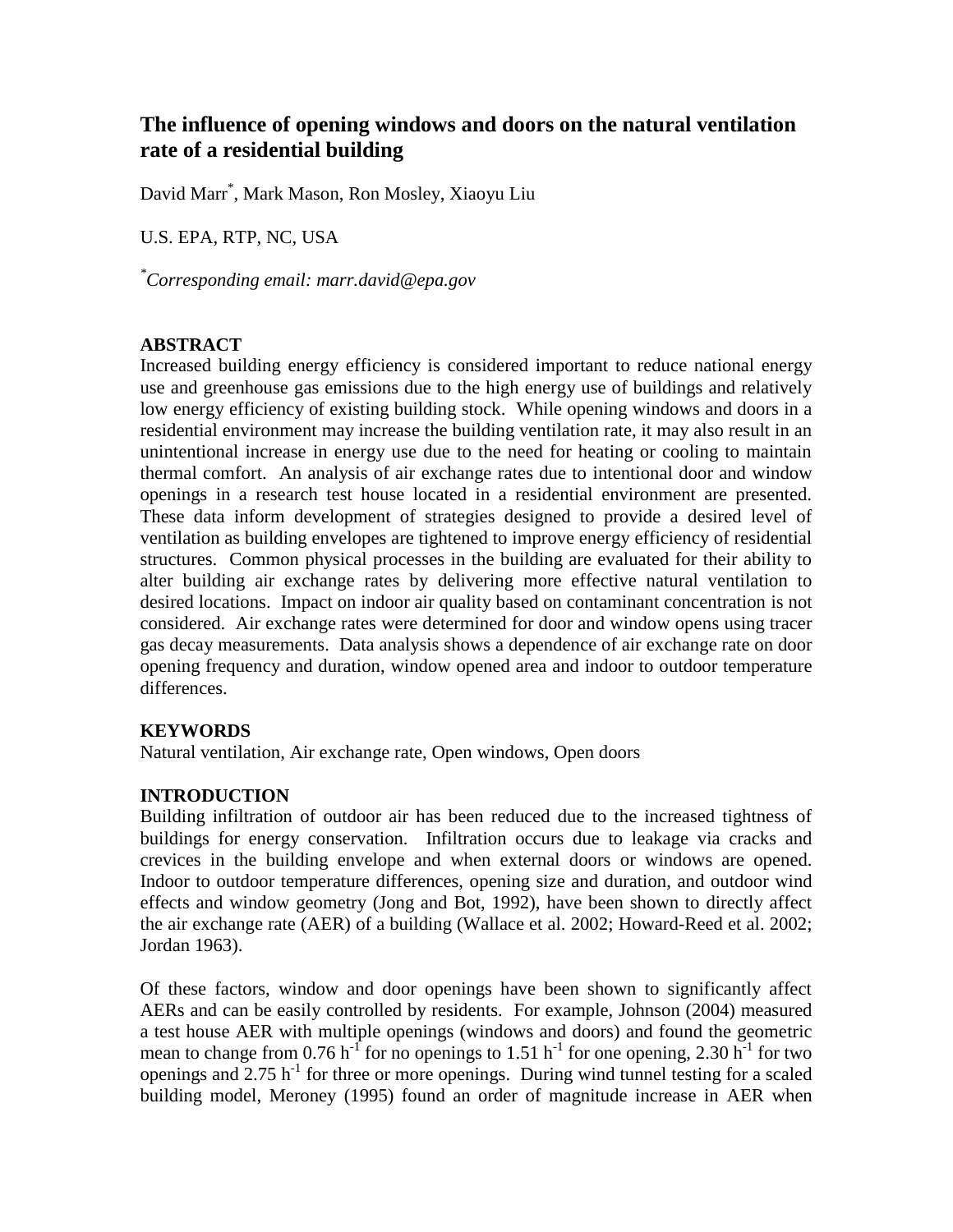both the door and window were open compared to window only. In 1945, Hartmann et al. published data showing an increase by a factor of four in the AER when windows were opened only a few centimetres in small apartment buildings. Howard-Reed et al. (2002) presented significant data of window and door openings in two buildings, demonstrating a maximum increase of greater than one air change per hour for the largest opening area (OA) between the houses and two to three air changes per hour for multiple window openings under a variety of different window opening combinations. Vatistas et al (2007) found a significant effect of indoor to outdoor temperature difference on AER in a building where automatic doors cycled open and closed.

Numerous other works have focused on the longer door open time frame of a commercial building. One focus of this paper is the AER in a residential property where doors are opened for shorter time frames than found in a commercial environment, such as the loading or unloading of a vehicle or independently arriving building occupants. Presented here are residential AERs for an unoccupied research test house (RTH) in the cases of a repeatedly opened door and an opened window of varying OA.

## **METHODS**

AERs were determined by tracer gas concentration decay data acquired in the RTH located in Cary, NC, shown in [Figure 1.](#page-1-0) The RTH is a single floor residential property with a floor area of approximately  $121 \text{ m}^2$  and a volume of  $292.6 \text{ m}^3$ .



<span id="page-1-0"></span>**Figure 1: Layout of the single floor EPA research test house, located in Cary, NC, with circled locations of open door (bottom) and den window (top).**

The tracer gas decay method with sulfur hexafluoride  $(SF_6)$  was used to measure the building AER, with injection via Teflon tubing from a tank in the attached garage. A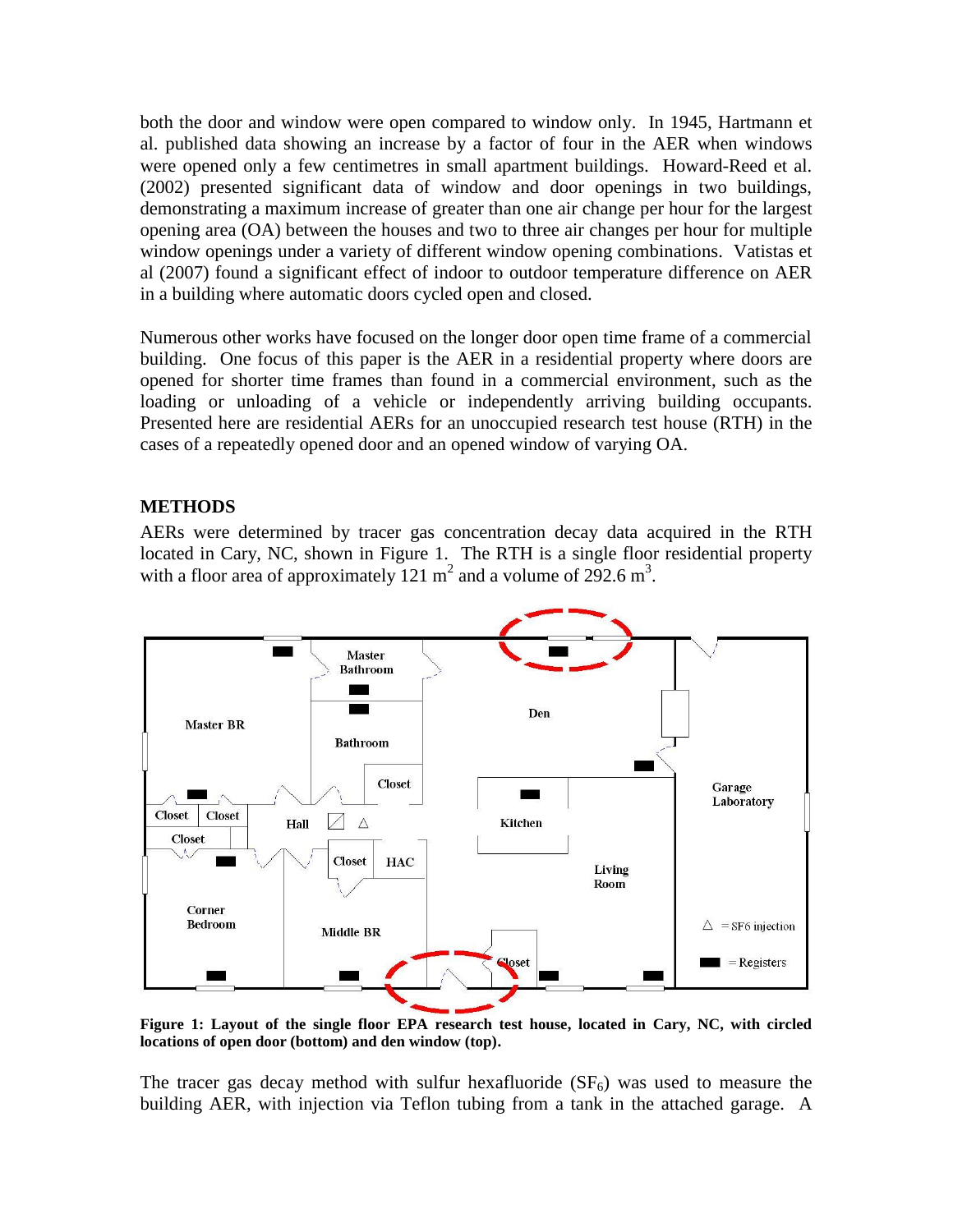Bruel & Kjaer model 1302 (B&K 1302) Infrared Photo Acoustic Multigas Analyzer was used to sample the real-time air concentration of  $SF_6$ . This system has an accuracy of  $\pm$ 25.0% and a precision of  $\pm$  5.0%. SF<sub>6</sub> was injected in the hallway near the return air grill and distributed throughout the house by the air handler, ceiling fans and auxiliary fans used for additional mixing. The heating and air conditioning (HAC) system was operated during the window AER measurements but was not used during the open door AER measurements. Window opening data was acquired during warm outdoor conditions while the door opening dataset was acquired under milder outdoor conditions that did not necessitate the use of HAC. The following sections outline the specific methods for the window and door associated AER research.

## **Windows**

The open window scenario involved the opening of a window in the RTH den, indicated at the top of [Figure 1,](#page-1-0) during June/July of 2000. For these experiments, an effort was made to seal all known or suspected leak areas in the RTH. Injection of the tracer gas occurred every six hours, for a total of 65 injection cycles. Five different window openings were used (width 89 cm, height 2.54, 5.08, 10.16, 20.32 and 40.64 cm, corresponding to 226, 452, 903, 1806 and 3613  $\text{cm}^2$  OAs respectively) and the closed window condition. Outdoor temperatures were measured using a local outdoor temperature sensor and indoor temperatures were maintained as necessary by the HAC system using the 'auto' setting to maintain average indoor temperature at 22 deg C (72) deg F). The RTH does not have mechanical ventilation capability. While outdoor wind velocities were recorded during this measurement period, many of the measured magnitudes were on the order of the measurement system uncertainty. For this reason, wind speed data are included as a means of correlation comparison only.

## **Doors**

AERs were acquired for a series of door opening frequencies in late April and early May of 2005. The door in question is the main entrance of the RTH, as shown at the bottom of [Figure 1.](#page-1-0) For each test, the door was opened for an average of 6.2 seconds, at a steady rate of 3, 4, 6, 12, and 60 openings per hour respectively. The time in which the door remained open was recorded by a data logger using a switch that measured when the door was fully closed. The RTH was injected with  $SF_6$ , followed by 20 to 30 minutes of HAC fan to mix the gas throughout the structure, after which point the HAC system was turned off for the remainder of the test. The tracer gas mixing was followed by two hours of door openings, two hours of closed door conditions, two more hours of door opening and another two hours of closed door conditions as shown in [Figure 2.](#page-3-0) In this way, an injection of tracer gas provided four measures of AER due to an opening and closing door (based on an hourly AER analysis) and another four measures of building AER based on closed door conditions. The measurements presented are based on tracer gas decay measurements in the living room, the room closest to the open door. Indoor to outdoor temperature differential was relatively modest due to the time of year. For this reason, the HAC system was not used during these tests.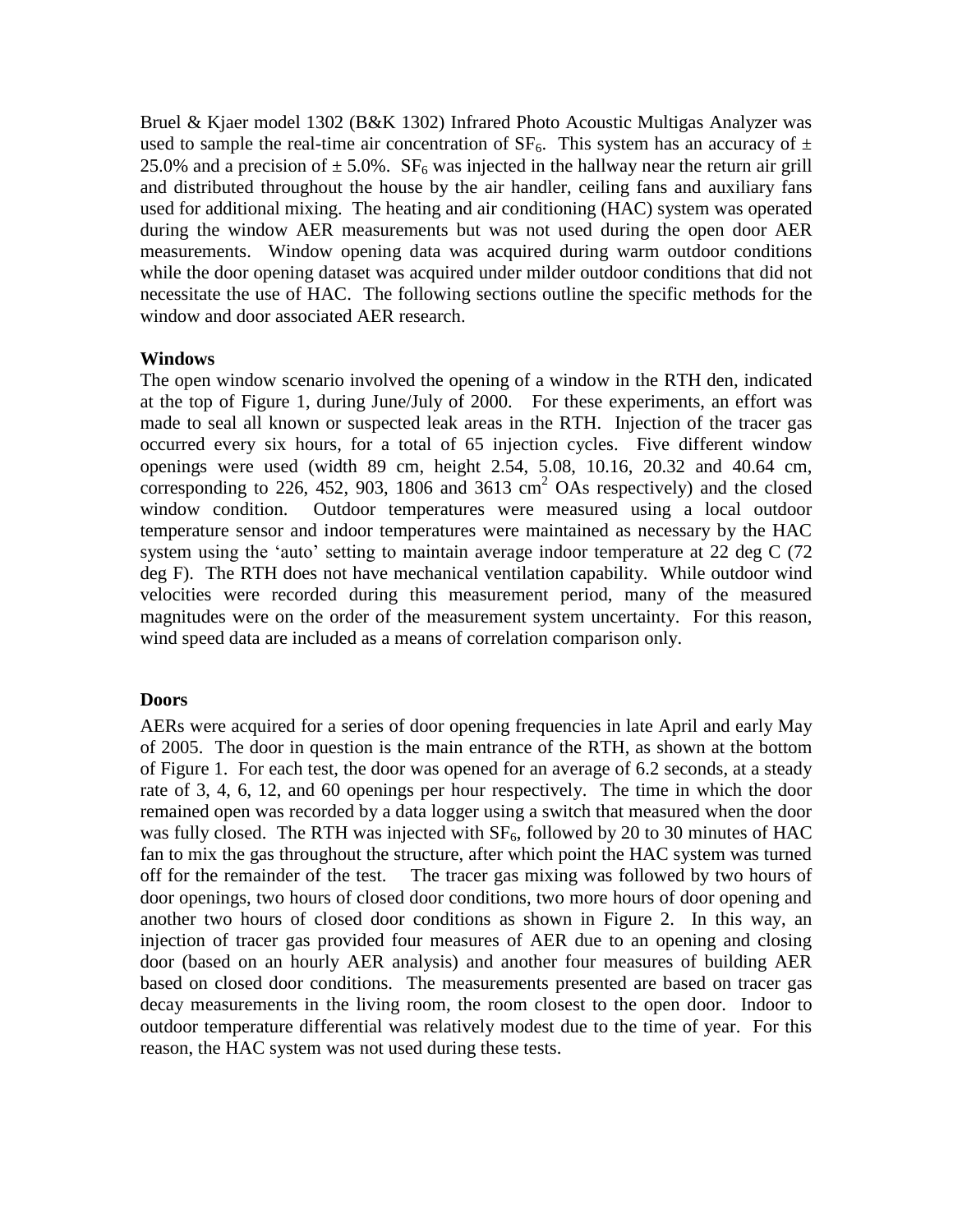

**Figure 2: Example SF6 concentration data for a door open test, here opened once per minute, following tracer gas injection and mixing period.**

#### <span id="page-3-0"></span>**RESULTS AND DISCUSSION**

#### **Windows**

Change in AER due to an open window was also dependant on multiple other parameters. [Figure 3](#page-4-0) presents the correlation coefficient (r) between the AER and the measured parameters, including outdoor temperature (due to differences in air density), window OA, time and outdoor wind speed, determined using Equation 1.

$$
\mathbf{r} = \frac{1}{n-1} \sum_{i=1}^{n} \left( \frac{x_i - \overline{x}}{s_x} \right) \left( \frac{y_i - \overline{y}}{s_y} \right) \tag{1}
$$

Where n is the number of data points, x and y are the data sets for comparison, s is standard deviation and over bar represents the mean. The AERs presented were calculated from tracer gas decay measurements in the master bedroom. The AERs for this room are, by one standard deviation, 5 percent different from those in the other rooms so it is reasonable to consider these results an indicator for the whole building AER. As shown by Howard-Reed et al. (2002), the outdoor to indoor temperature difference had the greatest effect on the AER although the other parameters were correlated to a lower degree. Cross correlations not included in this analysis, such as hour of day with outdoor temperature, also play a role in the parameter correlation determination here. The direct effect of outdoor temperature is seen in the right image of [Figure 3,](#page-4-0) where AERs are presented for a series of outdoor temperature bins. As expected, the bin corresponding to the greatest deviation from indoor temperature settings  $(22 \degree C)$  resulted in the greatest AER value.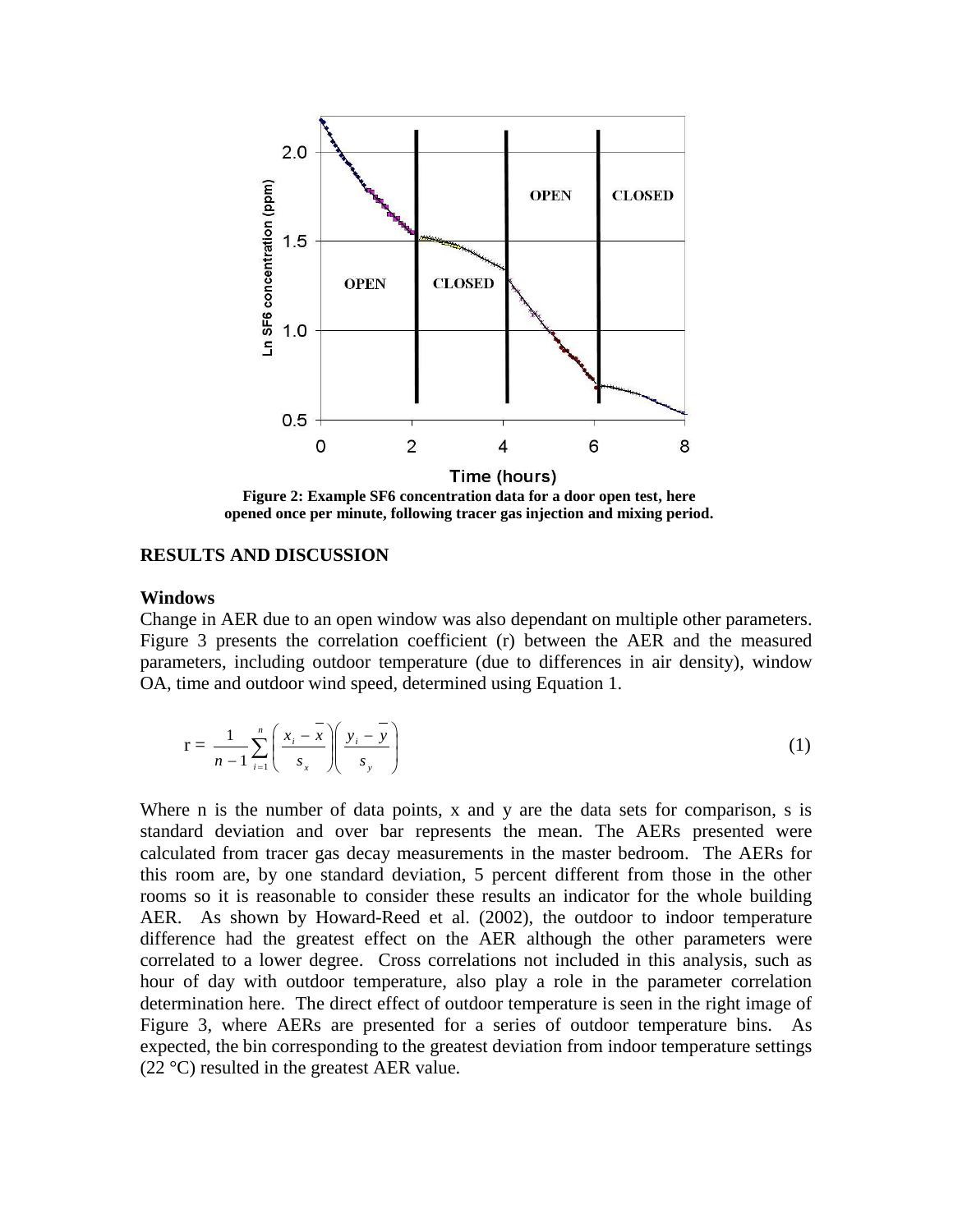

<span id="page-4-0"></span>**Figure 3: Correlation of measured parameters with AER for all outdoor temperatures and window OAs (left), for all outdoor temperatures over the HAC setpoint, including all window openings. On the right, AER (h-1 ) values for specific outdoor temperature ranges including all window OA.**

While window OA did affect the AER within the RTH, it was not as significant as outdoor to indoor temperature difference. Figures 3 and 4 (left) AERs were conducted using a one-hour tracer gas decay time frame. [Figure 4](#page-4-1) (right) presents the AER data set for the indoor to outdoor temperature differential by window OA in the master bedroom. [Figure 4](#page-4-1) (right) incorporates a 2.5 hour time frame, beginning one hour after peak concentrations, repeating every six hours following injection of  $SF<sub>6</sub>$  throughout the duration of the experiments. This allowed for a presentation of all AERs while reducing the variability associated with an hourly AER analysis. In both images of Figure 4, AERs can be seen increasing as outdoor temperatures rise above the indoor temperature setting. While an increase in AER is seen between the smallest and largest window OAs, the pattern is not consistent with each step increase in window size. This is likely due to local weather effects and the somewhat limited data set.



<span id="page-4-1"></span>**Figure 4: (Left) AER in each RTH room plotted against indoor to outdoor temperature difference for multiple window OAs. (Right) Average AER for the master bedroom plotted against window OA for multiple indoor to outdoor temperature differences.**

[Figure 4](#page-4-1) (right) results are similar to those of Johnson (2004), where a near doubling of the building AER was found for a single building opening. While the actual AER values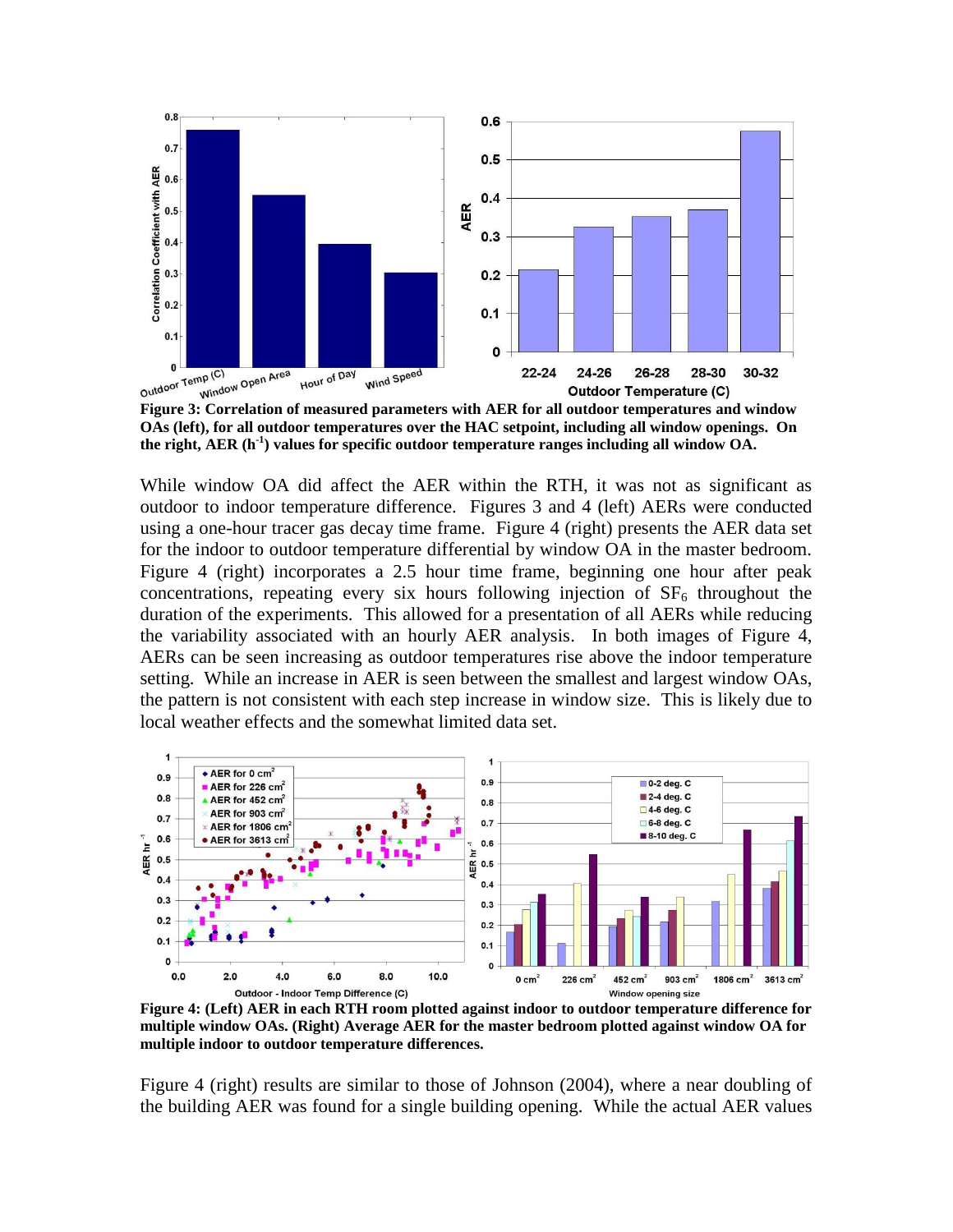were lower, a similar percentage increase was found as the building OA value increased. Results are also of the same order as in Howard-Reed et al. (2002), who, for example, found an AER increase from 0.30 to 0.56 between a 0 cm<sup>2</sup> and 3822 cm<sup>2</sup> window OA case for a California house. For context, Offermann (2009) showed that 108 homes in California had a median window opening of 46 ft<sup>2</sup>-hrs, equivalent to 1765 cm<sup>2</sup> of OA for an entire day, with a wide range and seasonal variation.

#### **Doors**

AER increased with increased door opening frequency, as shown in [Figure 5.](#page-5-0) The building AER rate increase is minimal for 3, 4 and 6 door openings per hour, eventually increasing to 350% of the closed door scenario when the front door is opened every minute.



**with a given frequency, with fifteen percent uncertainty bars.**

## <span id="page-5-0"></span>**CONCLUSIONS**

AERs were found to be affected by multiple parameters including open windows and doors. Several window OAs were considered, and a dependence on indoor to outdoor temperature difference was shown to have the maximum correlation with AERs of the considered parameters. Window OA, hour of day and wind speed also affected AERs to a lesser degree. The increase in AER with increased indoor to outdoor temperature difference supports the existing findings that open windows used as a means of residential ventilation can increase energy costs due to HAC use when indoor to outdoor temperature differences increase (Hartmann et al. 1945). As shown by Offermann (2009), windows are less likely to be open during increased indoor to outdoor temperature differential. This means that, during these periods, residents are choosing between reduced indoor air quality, comparatively expensive ventilation techniques (such as energy recovery ventilation), green product purchasing (to reduce indoor contaminant sources), or a combination of these techniques.